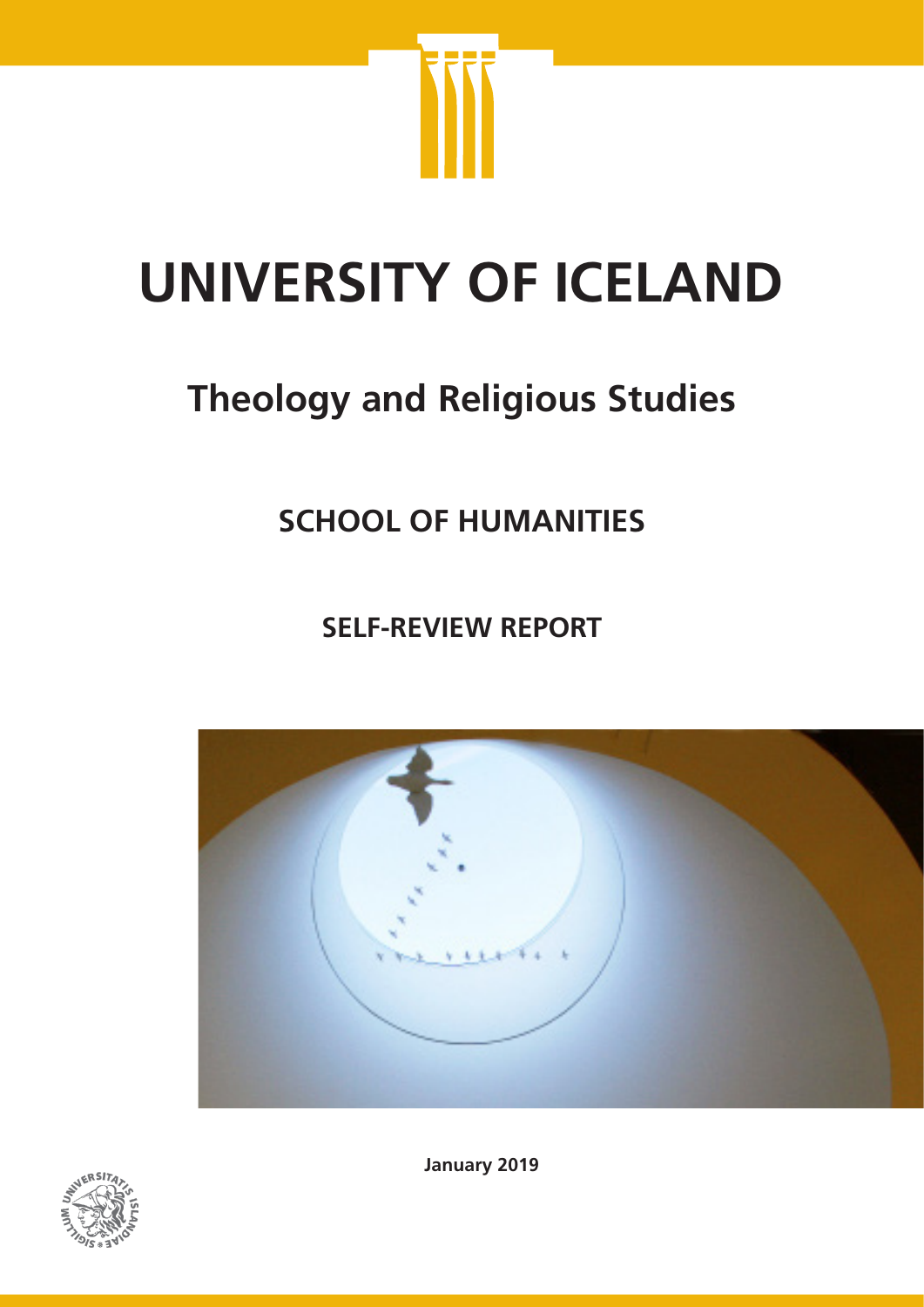

## UNIVERSITY OF ICELAND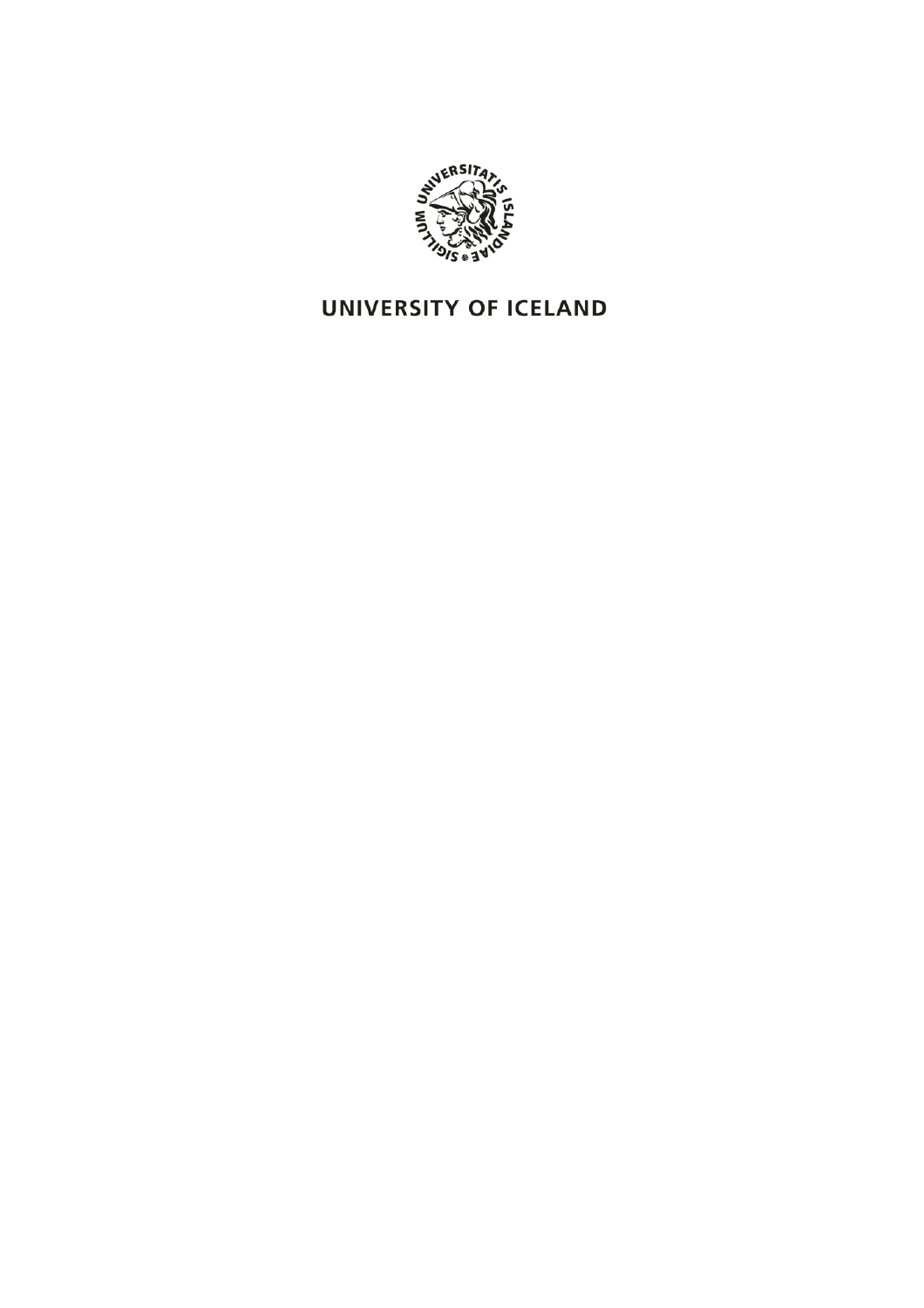#### **Introduction**

This report is an abstract of the Self-Review Report of the Faculty of Theology and Religious Studies at the School of Humanities, University of Iceland and is intended for public disclosure at the University's website.

In accordance with the Icelandic Quality Enhancement Framework at the University level in Iceland and the University of Iceland's Guidelines for the organization, schedule and process of institution-led review of faculties and interdisciplinary programs, the Faculty of Theology and Religious Studies (the Faculty), School of Humanities (the School), University of Iceland (the University), carried out selfevaluation during the Autumn semester of 2018. The results are presented in this report. A selfevaluation committee was established in June 2018.

The committee members were:

- 1. **Rúnar Már Þorsteinsson**, Professor of the New Testament, Head of Faculty, Chair.
- 2. **Arnfríður Guðmundsdóttir**, Professor of Systematic Theology and **Hjalti Hugason**, Professor of Church History, representatives of the tenured Faculty appointed by the chair.
- **3. Dagur Fannar Magnússon**, mag.theol. Student and **Harpa Rós Björgvinsdóttir**, BA Student in Theology, student representatives.
- 4. **Ásdís Guðmundsdóttir**, Project and Education Manager, School of Humanities (who also acted as the secretary of the self-review team), representative from the administrative staff, appointed by the Dean of School of Humanities
- 5. **Grétar Halldór Gunnarsson**, Pastor in the Evangelical Lutheran Church of Iceland and sessional teacher at the Faculty, representative from outside the University, appointed by the chair.

The Committee's meeting with the Quality Committee of UI on 31 August marked the beginning of the self-review process. Members of the self-review team had a series of meetings in the fall of 2018 with teachers of the Faculty, students, national external expert, and university administration.

The self-review team had access to the following material:

- Surveys of student satisfaction conducted by the Social Sciences Research Institute at the UI of undergraduate students as well as graduate students.
- Surveys of student satisfaction with individual courses and teachers conducted each term at the Faculty.
- Statistics on students and staff from the central University administration.
- Statistics collected by the secretary with information on student numbers and teachers. The information is valid for October 2018.

Two international external experts visited the Faculty and consulted with the committee as well as with other members of staff and students in in the beginning of November submitted a report with their assessment of the Faculty after their visit:

1. Barbara Lundquist-Plewa, Dean for Research at the Faculty of Humanities and Theology, Lund University.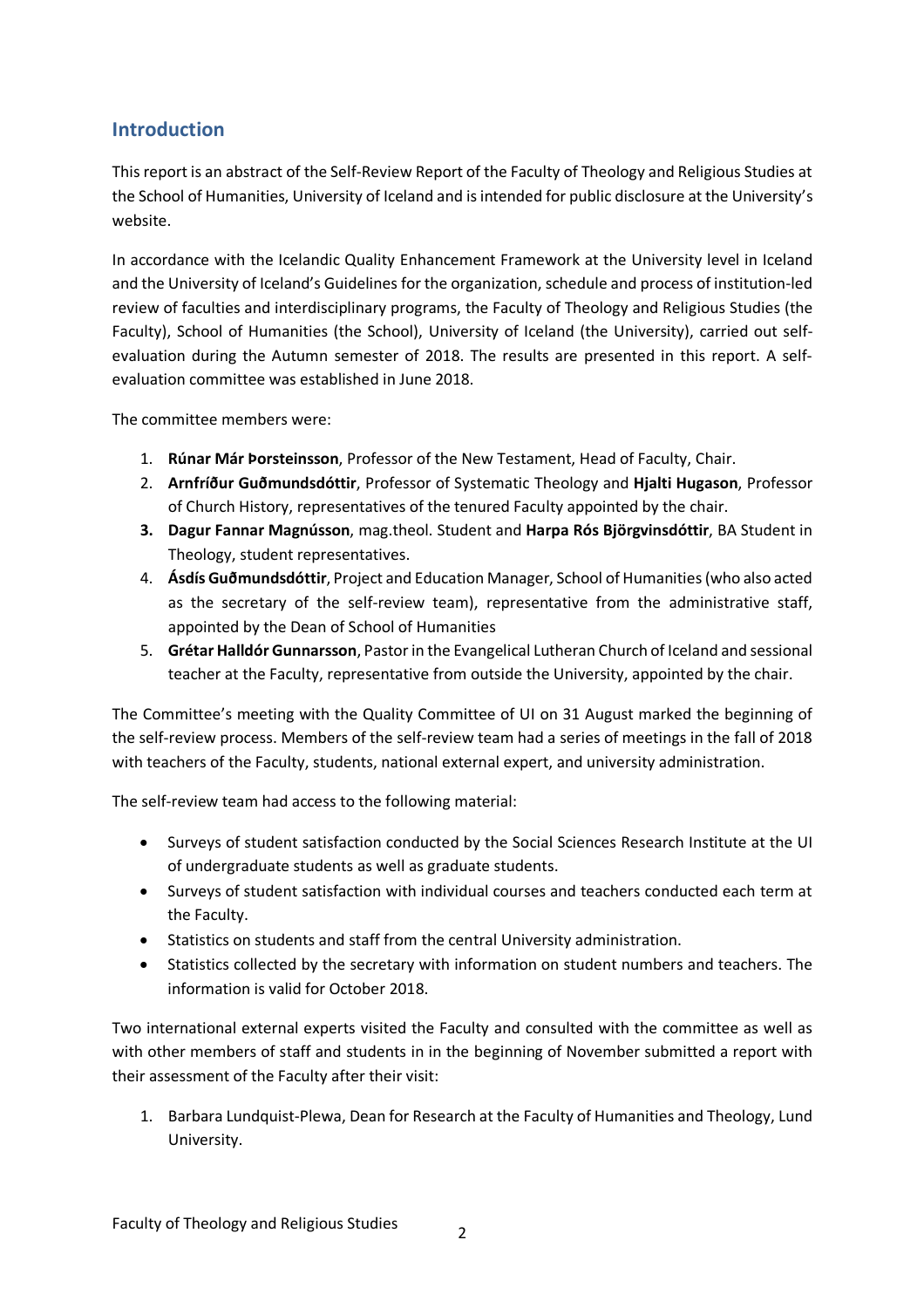2. Gerardine Meaney, Professor of Cultural Theory in the School of English, Drama, and Film University College Dublin (UCD) and the Director of the newly established UCD Centre for Cultural Analytics.

The first chapter describes the main conclusions of the Faculty's previous self-review and its lessons, the actions taken since, progress made, and difficulties encountered. This chapter also describes the characteristics of the Faculty and identifies problems and suggests actions and solutions. The report reveals the Faculty's impressive research output and the overall student satisfaction with the programmes of the Faculty. The main conclusions of the chapter emphasize the need to create a new, permanent position in Religious Studies, and to fill vacant positions in the coming years, as well as to take action to increase the student body.

Chapter 2 is the main part of the review, where all study programmes are evaluated by the staff and students. Strengths and weaknesses are identified, and solutions and actions suggested for most programmes. The chapter identifies the need to offer more variety of courses/electives, and to revise the mag.theol. and deacon studies programmes in light of experience and current requirement. Other improvements and enhancements are based on the particular characteristics and student survey outcomes for individual programmes.

The third chapter is a summary of the main conclusions for the Faculty as a whole, based on the action plans of the previous chapters, and is the main component of the current report.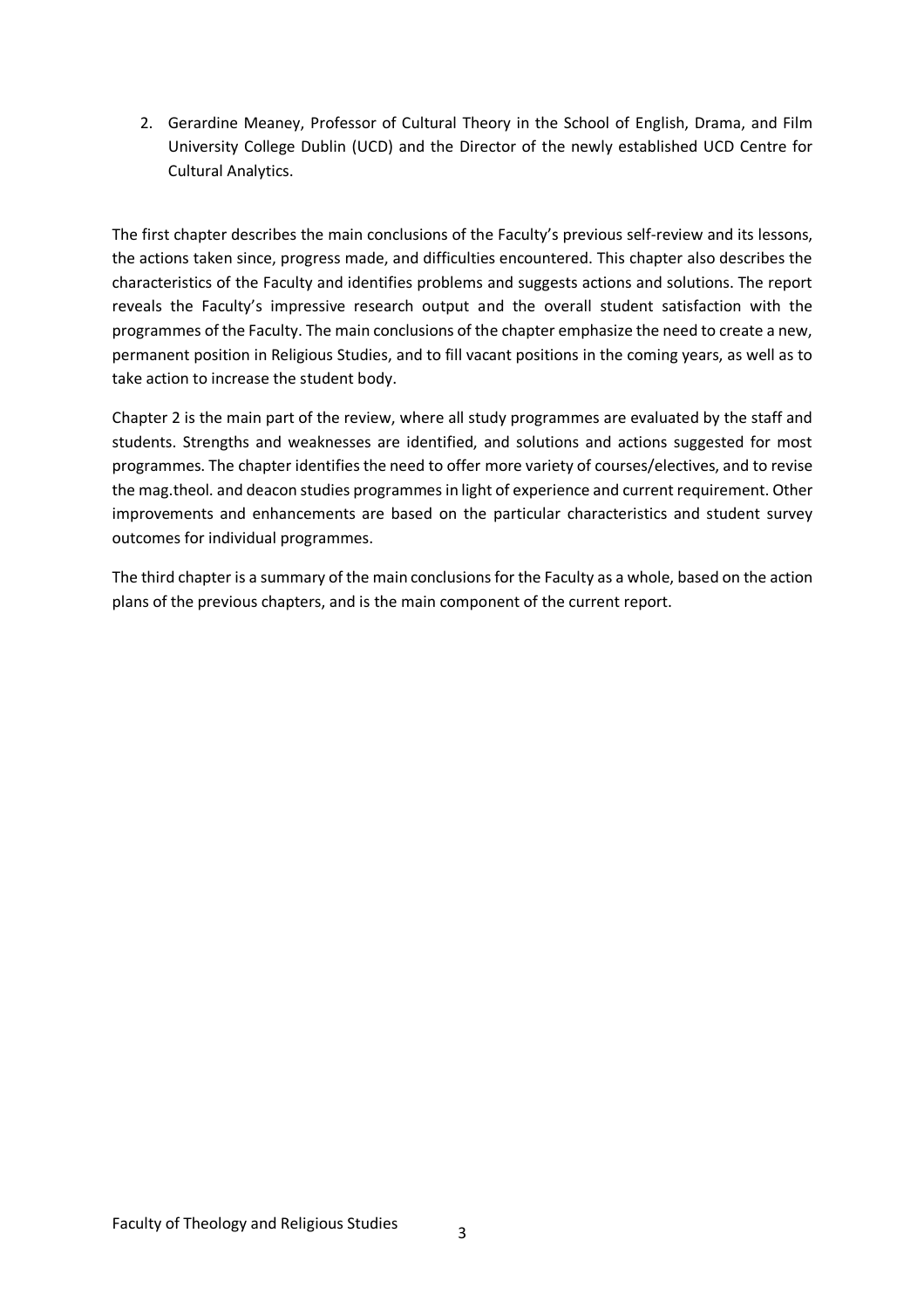#### **Summary and Main Conclusions for the Faculty**

#### Lessons Learned from QEF1

The Faculty of Theology and Religious Studies finalized its previous self-review report in June 2015. The main conclusion of the self-review was that the Faculty was faced with two critical tasks, namely (A) to increase the student body, and (B) to enhance the quality of teaching. Five recommendations were set: (1) To strengthen the Religious Studies programme, which includes the following steps: (a) to create a new position in Religious Studies – due to lack of funding, this has not yet been carried out; (b) to pursue further cooperation with other departments – this has been pursued, especially with cooperation with the Faculty of Languages and Cultures to offer interdisciplinary courses in Religious Studies; (c) to invite guest lecturers – this has been successfully realized, and it will be continued; (d) to offer education towards a diploma in Religious Studies – this will take place if and when a specialist will be hired to chair the programme. (2) To revise the structure of the mag.theol. programme – this has not yet been carried out, but it is on the agenda (see the discussion of the programme above). (3) To resist drop-out and to increase the measured credits earned each year, with the 'act of improvement' (regular meetings with students, twice each term) as an important tool – the meetings have become a regular part of our programmes and have proved to be very useful. (4) To implement greater diversity in teaching methods and student assessment, an important step being to make better use of student evaluation surveys – this is an ongoing and continually improving task, with the midterm student surveys serving as a helpful tool for teachers to review their teaching methods and assessment. (5) To increase the quality of the doctoral programme – agreements have been made with the Norwegian School of Theology (MF) about joint supervision and degree.

#### Faculty Characteristics

The Faculty of Theology and Religious Studies (FTRS) is one of four faculties within the School of Humanities. The faculty offers two undergraduate programmes: a BA degree in Theology and a BA degree Theology in Diaconal Studies; graduate studies, leading towards four different degrees: a mag.theol. degree preparing students for pastoral work within the ELCI, a MA degree in Theology, MA degree in Religious Studies preparing students for further academic work, and a diploma in diaconal studies for students who already have a professional degree, e.g. nurses, teachers, and social workers (Table 1).

Faculty members are 7, 5 men and 2 women; this represents 5.64 FTE units (Table 2). five full time professors, one professor in a 49% position, and one assistant professor in a 17% position. Two women are full time teachers, and three men. In the academic year of 2017–2018 sessional teachers were responsible for around 36% of the hours taught in the Faculty. In October 2018, the total number of students was 73. About 40% were studying towards a BA degree.

#### Teaching and Learning

The Action Plan of this report (Appendix 2) summarizes how the Faculty intends to enrich and secure the quality of teaching and learning, and student experience. The Faculty has a history going back to the Pastors' School which was established in 1847. Traditionally, the task of theology is to analyse,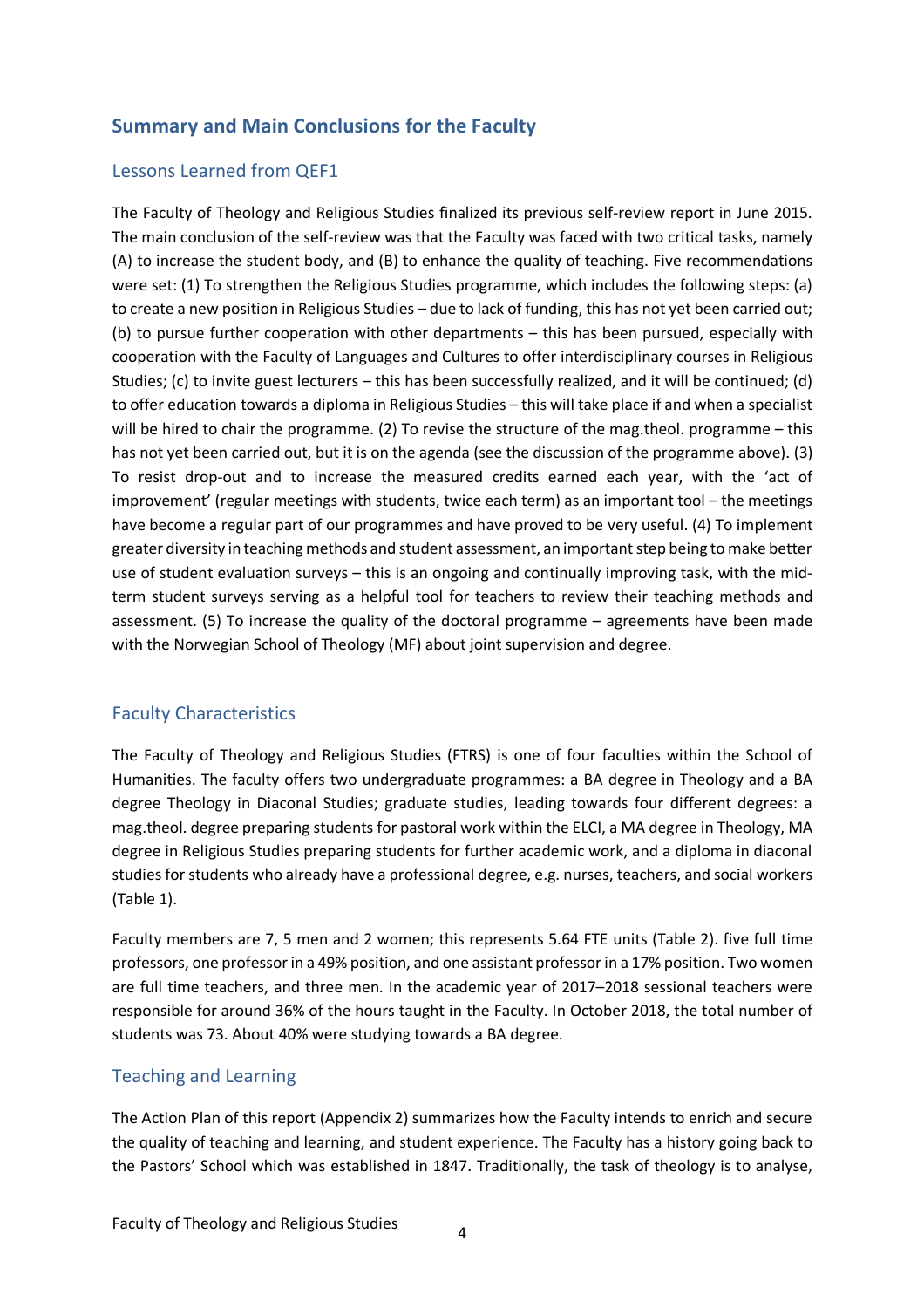interpret, and contextualize the content of the Christian faith. A significant part of this task has, from the beginning, been the preparation of individuals for serving the Evangelical Lutheran Church of Iceland (ELCI), as pastors, and later also deacons. Recently, the question of the relationship between theology and religious studies has become stronger in the Faculty. As a clear sign of that relationship, the name of the Faculty of Theology became the Faculty of Theology and Religious Studies in 2006. The Faculty is the only one of its kind in Iceland, and the only university department offering study programmes in theology and religious studies. The total number of students is quite low, which also has an impact on the selection of courses offered. Many of the courses are only offered every other year, and elective courses are rarely on offer, primarily for financial reasons. Currently there are seven teachers at the Faculty, five full time professors, one professor in a 49% position, and one assistant professor in a 17% position. One challenge facing the Faculty is the fact that 72% of the tenured teachers are over 59 years of age. This means that vacant positions will be many in the years to come that need to be filled, something that has proved to be a matter of difficulty at the School level. As the external experts note, 'the challenge is that the current funding model links replacement of retiring staff to student numbers.' At the same time, this offers certain opportunities for the Faculty for fresh reviews and revisions of programmes and individual fields of study, and for changes in profile. Looking to the future, it is of utmost importance for the Faculty to maintain a wide spectrum of specialists who are able to teach and conduct research in all relevant fields. A full-time teacher in Religious Studies is needed if a strong programme in Religious Studies is to materialize. According to the external experts, this is one of two key issues in relation to teaching. Moreover, in approximately one year the professor of practical theology will retire. It is of great importance, especially for the mag.theol. and deacon programmes, that his position will be filled as soon as possible.

Surveys of student satisfaction of individual courses and teachers show that the Faculty is above average score at the UI as well as at the School of Humanities (the School) in both cases. Moreover, surveys of student satisfaction carried out by the Social Science Research Institute at the University of Iceland (UI) show that in almost all cases the satisfaction rate at the Faculty is on average or above average compared to the UI as a whole. This applies to: the overall satisfaction, teaching, assessment and feedback, academic support, organisation and management, as well as personal development, on undergraduate, master's, and doctoral level.

The *Teaching Policy of the Faculty of Theology and Religious Studies* was approved at a Faculty meeting in November 2016. The policy is based on current strategies of the UI and of the School. As the policy clarifies, the general aim is to provide a theoretical foundation in theology and religious studies by using a variety of teaching methods and approaches, and also to increase knowledge of different religions and religious opinions. The education as well as teaching should always meet international standards, and education should guarantee that graduated students are eligible for graduate studies at the best foreign universities. The target groups for studying at the Faculty are: (1) individuals who intend to work as pastors or deacons within the ELCI, and, as applicable, other religious communities; (2) individuals who for professional reasons are interested in issues related to theology or religious studies, e.g. teachers, media people and specialists of some kind; (3) individuals who are interested in the critical analysis of religion and culture. In its policy, the Faculty stresses the fundamental principle of a close coordination between teaching and research.

There is a long and strong tradition for a close cooperation between theological faculties in the Nordic Countries. A good example is the recent cooperation established between the Faculty and the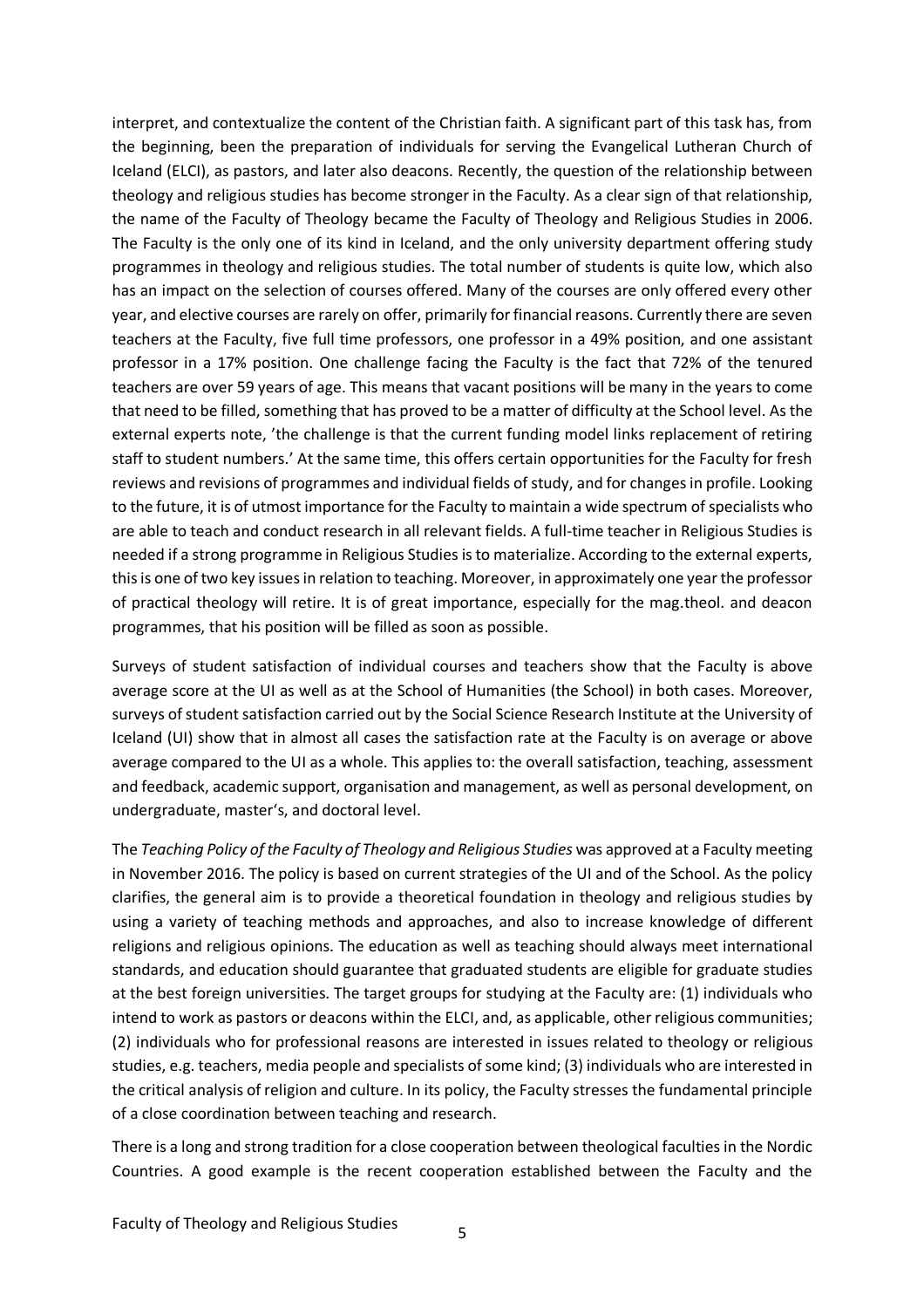Norwegian School of Theology, Religion, and Society (MF) in Oslo. Two contracts have already been signed between the faculties concerning two Ph.D. students at the UI for joint Ph.D. degrees. According to the contract, students have two supervisors, one specialist at each faculty. The Faculty plans to establish similar contracts with other foreign faculties as well, particularly in the Nordic countries. As for cooperation within the UI itself, the external experts recommend 'the Schools in the humanities and potentially social sciences consider collaboration in provision of preparatory workshops in research methods, presentation techniques, research planning, etc.'

Following the general description of the Faculty, the present report discusses each programme offered at the Faculty. On the whole, as noted above, the student body is low, and has been decreasing rapidly the last few years. Actions need to be taken in order to address this problem, which is one of the main challenges that face the Faculty, and one of the main issues of the present report. However, the completion rate is fair and stable. The problem of drop-out has been addressed by the Faculty, e.g., by organizing regular meetings with students in each programme. Learning outcomes have been developed for each programme, and these have been matched with the learning outcomes of each course. Diverse teaching methods are becoming more prominent, even if lectures and class discussions still play major roles in courses offered by the Faculty. The Centre for Teaching and Learning at the UI offers regular courses for teachers, e.g. on teaching methods, learning outcomes, writing syllabi, plagiarism, feedback to students, and work-load in courses. Currently, the question of distance learning is under discussion in the UI, and its application at the Faculty will depend on the results of that discussion. Distance learning also requires technical equipment that must be supplied by the UI. Assessments have been evolving for the past 10 to 15 years, away from a 100% written exam at the end of the semester, towards a combination of short papers, mid-term exams, oral presentations, home-examinations, and portfolio. This is also the case at the Faculty. Students are taught and informed of the main research methods and different schools of thought, extensively in the Faculty's methodological course at the beginning of their studies, but also in individual courses within the varied fields. The teachers strive to present their own research to the students within appropriate and relevant measure. Students are encouraged and supported to acquire new knowledge in accordance with their level of study, both in individual assignments of the various courses as well as in their final thesis. Student surveys show that students are generally pleased with the programmes offered by the Faculty. However, a significant number of them call for more electives in the programmes, as well as a revision of the mag.theol. and deacon studies programmes in accordance with experience and needs in the ELCI and in society today. This is the second of two key issues that the external experts point out in relation to teaching at the Faculty.

Taken as a whole, the most significant improvement tasks of the Faculty are the following: to create a new, permanent position in Religious Studies, and to fill vacant positions in the coming years; take action to increase the student body; to resist drop-out; to offer more variety of courses/electives; to revise the mag.theol. and deacon studies programmes in light of experience and current requirement.

#### Management of Research

The Faculty does not yet have a documented research strategy, but this will be attended to in 2019. However, in practice, the Faculty does follow the research strategy of the School (2013–2018), in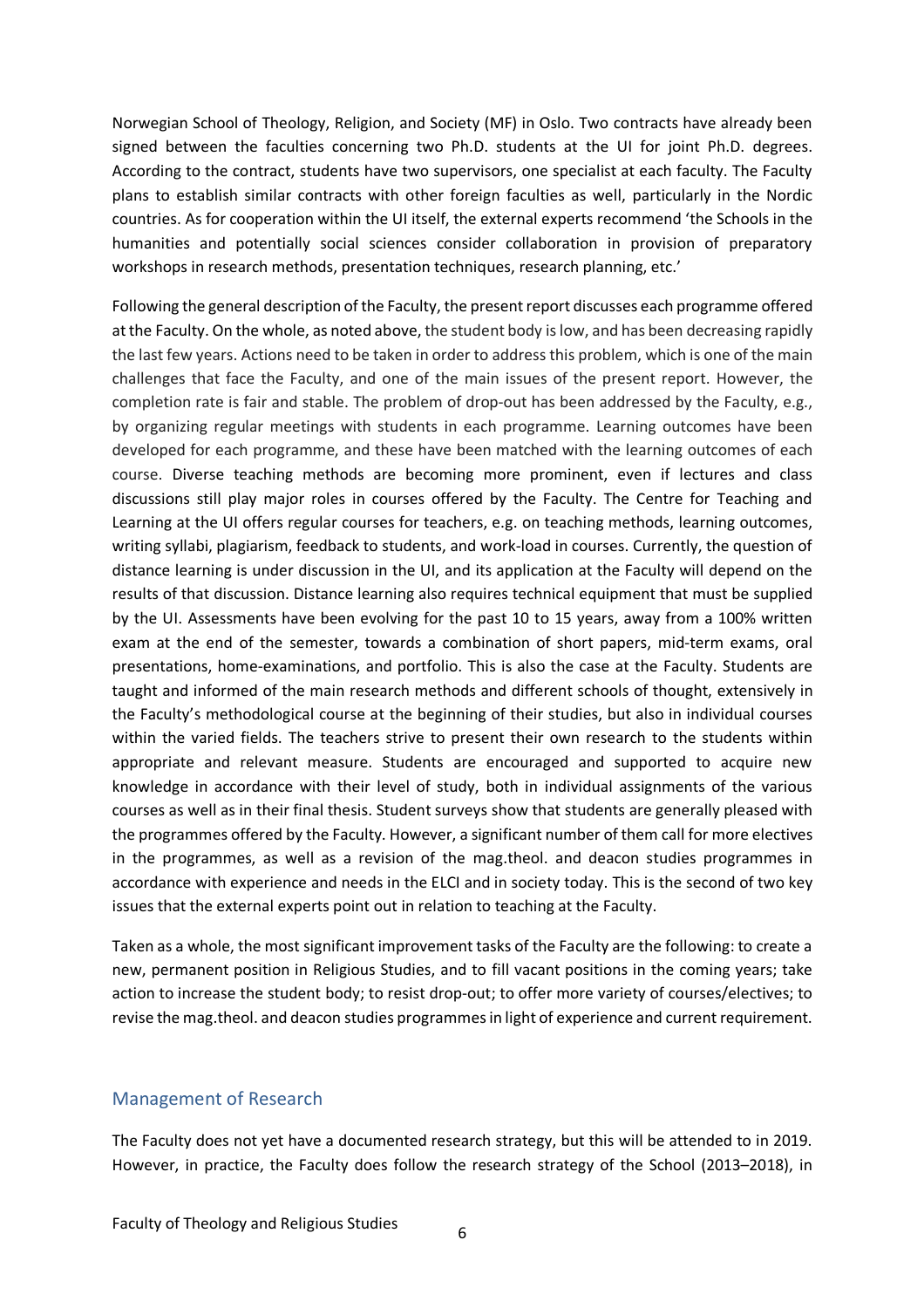which it is emphasised, e.g., that doctoral students and their academic contexts are cared for. In line with the strategy of the School, interdisciplinary cooperation is encouraged and well accomplished at the Faculty, both within the UI and outside of it. Research and publication in a national as well as international context is also encouraged. Teachers at the Faculty present their research regularly at the Faculty, including their teaching, and elsewhere. As the research strategy of the Faculty will emphasise, research at the Faculty pursues the three main values of the UI, namely, academic freedom, equality, and professionalism. The research strategy of the Faculty will be linked to the research strategy of the UI (in HÍ21).

The Institute of Theology is a research forum for the members of the Faculty, and it is of great importance for the Faculty's research activity. The Institute publishes the peer-reviewed journal, *Studia Theologica Islandica* (Icelandic title: *Ritröð Guðfræðistofnunar*), the only Icelandic journal of its kind, published online and available to everyone for free.

Statistics of research output of Faculty members, based on the Evaluation System for the Public Universities in Iceland, show that the research output is excellent and well above the average rate both of the School as well as of the UI as a whole: taken together, while the mean research points for the UI is 31.5, and 36.7 at the School, it is 37.0 at the Faculty; and while the research points from peerreviewed publications is 20.7 at the UI, and 21.4 at the School, it is 25.0 at the Faculty. Worth mentioning is the mean research points in 2017: 39.6 at the UI, 37.2 at the School, but 49.7 at the Faculty (Table 4).

As the report briefs, the Faculty has not been active enough to apply for external research funds. This will be taken into consideration.

The teachers of the Faculty are all actively engaged in research, both in a national as well as international context, and the impact is wide-ranging. Research areas include, of course, theological and religious studies, but a number of other disciplines are directly or indirectly treated as well, for example, the fields of history, philosophy, sociology, psychology, languages and linguistics, literary studies, cultural studies, and arts. On a local and national level, the teachers have participated in discussions and research on subjects as, for instance, environmental studies and debates, the relationship between church and society, current feminist studies and discussion, questions of social equality in Icelandic society, as well as of queer issues, recent debates on circumcision of boys, and the impact of the financial crises of 2008 in Iceland. In this context, the teachers have and do regularly publish newspaper articles and give radio interviews etc. They also take on external advising roles, such as at the Council of the ELCI.

On an international level, the teachers are members of a number of distinguished academic associations, and regularly attend conferences and working meetings abroad. They have published books, book chapters, and articles at various prominent publishers. Scholarly references and discussions on this level show that some of the teachers have made significant impact on their respective fields of study on the international level. Many of them also offer external consultancies in academic and professional contexts, for instance, to publishers and authors.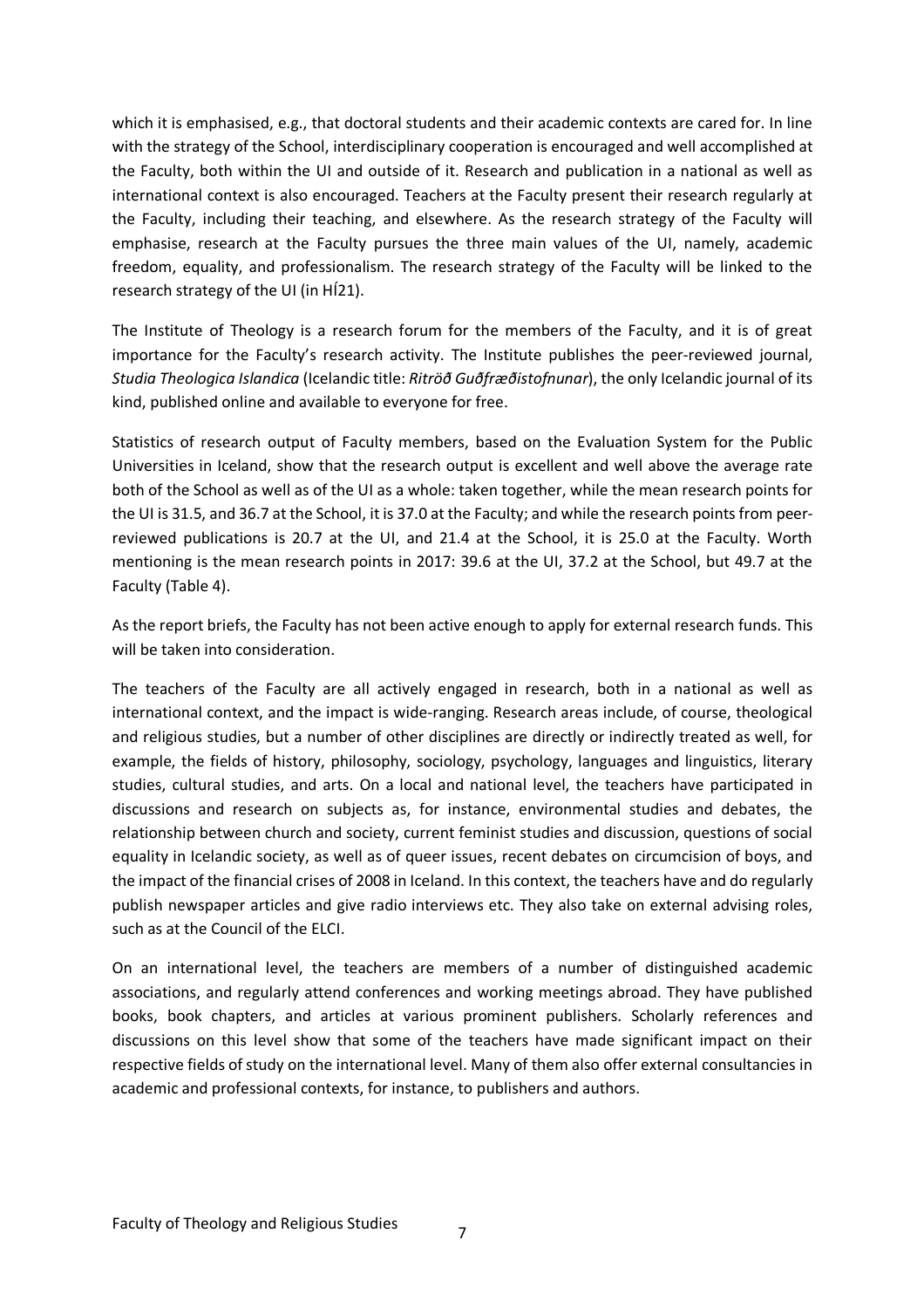#### Follow-up Processes

The implementation of the Action Plan (Appendix 2) will be a standing item on meetings of the Faculty Board and similarly Faculty Chair will report on the progress regularly to the School Board.

The Faculty Chair reports formally to the School Dean on the status of the implementation and plans for the next year together with other relevant QA matters, no later than 1 December 2018 and this will be followed up in the School Board. The School Dean will subsequently make use of this report in a status report for all Faculties in the School, which will be submitted to the Quality Committee no later than 15 January 2019. The Quality Committee writes a short report to the Rector no later than 1 February 2019, which will subsequently be discussed in a meeting between the Chair of the Quality Committee, the Director of Quality Management and Rector, Vice-Rectors. Deans of Schools and the Managing Director of the Central Administration.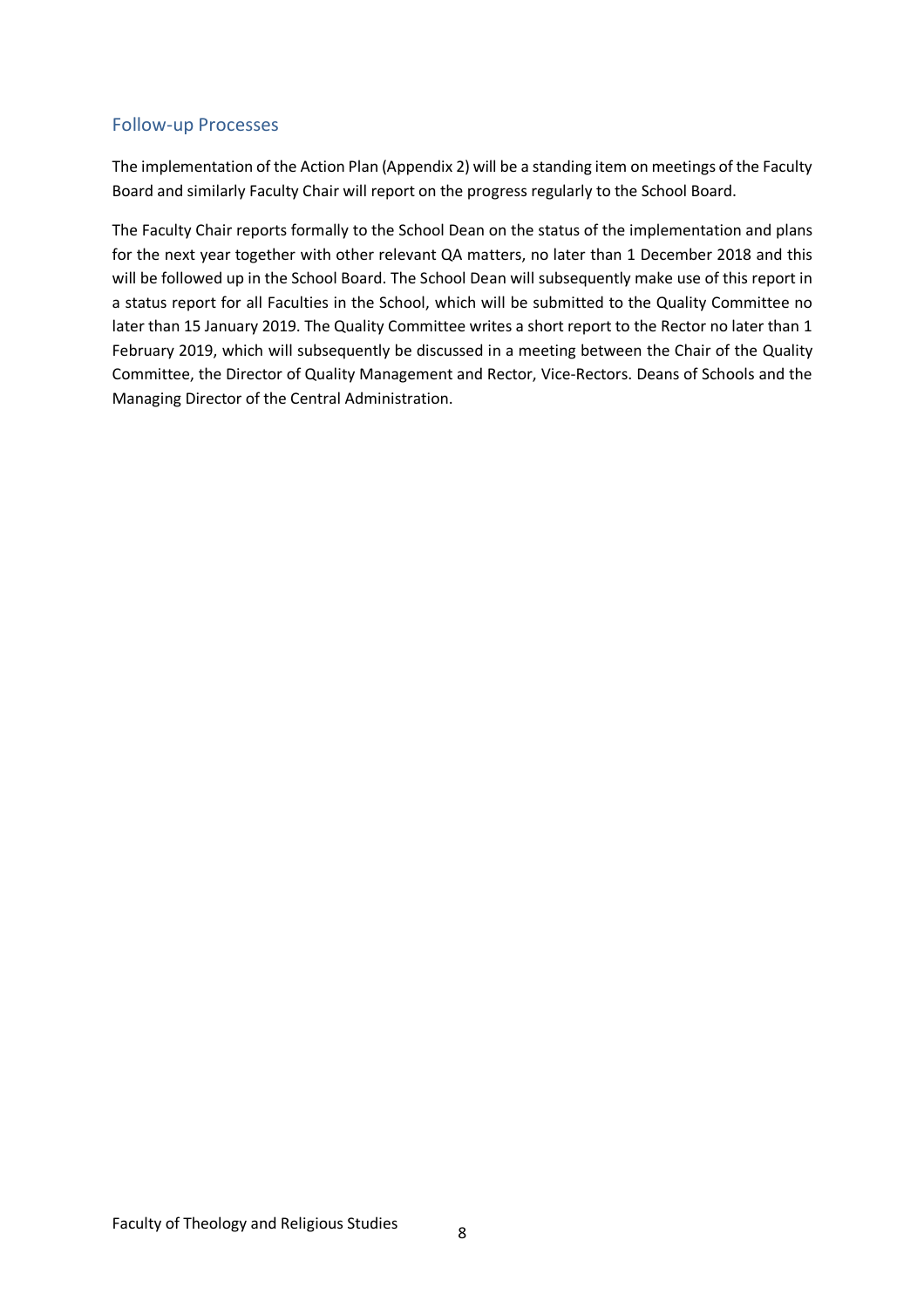#### **Appendix 1. Key Figures.**

| <b>Name of Study Programme</b>   | Cycle <sup>1</sup> | <b>Degree</b> | <b>Credits (ECTS)</b> |
|----------------------------------|--------------------|---------------|-----------------------|
| GFR243/26A Theology              | 1.2                | BA            | 120/180               |
| GFR441 Theology                  | 2.4                | Mag.Theol.    | 120                   |
| GFR267 Theology - Deacon Studies | 1.2                | BA            | 180                   |
| <b>GER327 Deacon Studies</b>     | 2.1                | Postgrad.Dip. | 60                    |
| TRÚ441 Religious Studies         | 2.2                | MA            | 120                   |
| GFR442 Theology                  | 2.2                | MA            | 120                   |
| GFR572 Theology                  | 3                  | PhD           | 180                   |

#### **Table 1. Overview of present Study Programmes within the Faculty**

<sup>1</sup> See National Qualification Framework for Higher Education No. 530/2011.

#### **Table 2. Faculty members as of 1 June 2018 and sessional teachers 2017, number (No.) and full timeequivalent (FTE)**

|                             | Male |      | Female         |      | <b>Total</b> |            |
|-----------------------------|------|------|----------------|------|--------------|------------|
|                             | No.  | FTE. | No.            | FTE. | No.          | <b>FTE</b> |
| Professors                  | 4    | 3.49 | 2              | 2.00 | 6            | 5.49       |
| <b>Associate Professors</b> | 0    | 0.00 | 0              | 0.00 | 0            | 0.00       |
| <b>Assistant Professors</b> | 1    | 0.15 | 0              | 0.00 | 1            | 0.15       |
| <b>Adjunct Lectures</b>     | 0    | 0.00 | $\Omega$       | 0.00 | 0            | 0.00       |
| Total                       | 5    | 3.64 | $\overline{2}$ | 2.00 | 7            | 5.64       |
| Sessional teachers          |      | 1.15 | 2              | 0.26 | 9            | 1.41       |

**Table 3. Total number of registered students 15 October (all study years), of which full time (>22.5 ECTS completed) and part time (1-22 ECTS completed), number of entrants, retention rate (%) for first year, number of graduates and completion rate (%) (4-year mean).**

| Programme  | No. of students |                        | <sub>of</sub><br>No.<br>entrants | Retention<br>rate | <sub>of</sub><br>No.<br>graduates | Completion<br>rate $3$ |    |
|------------|-----------------|------------------------|----------------------------------|-------------------|-----------------------------------|------------------------|----|
|            | Total no.       | Full time <sup>1</sup> | Part<br>time <sup>2</sup>        |                   |                                   |                        |    |
| GFR243/26A | 28.3            | 17.0                   | 11.3                             | 11.0              | 55                                | 9.5                    | 76 |
| GFR441     | 3.8             | 1.3                    | 2.5                              | 1.5               | 100                               | 2.0                    | 72 |
| GFR267     | 6.5             | 1.8                    | 4.7                              | 2.3               | $\overline{\phantom{a}}$          | 2.5                    | 46 |
| GFR327     | 4.0             | 2.7                    | 2.7                              | 3.7               | 27                                | 3.5                    | 81 |
| TRÚ441     | 3.8             | 1.3                    | 2.5                              | 1.5               | ٠                                 | 2.5                    | 73 |

Faculty of Theology and Religious Studies <sup>9</sup>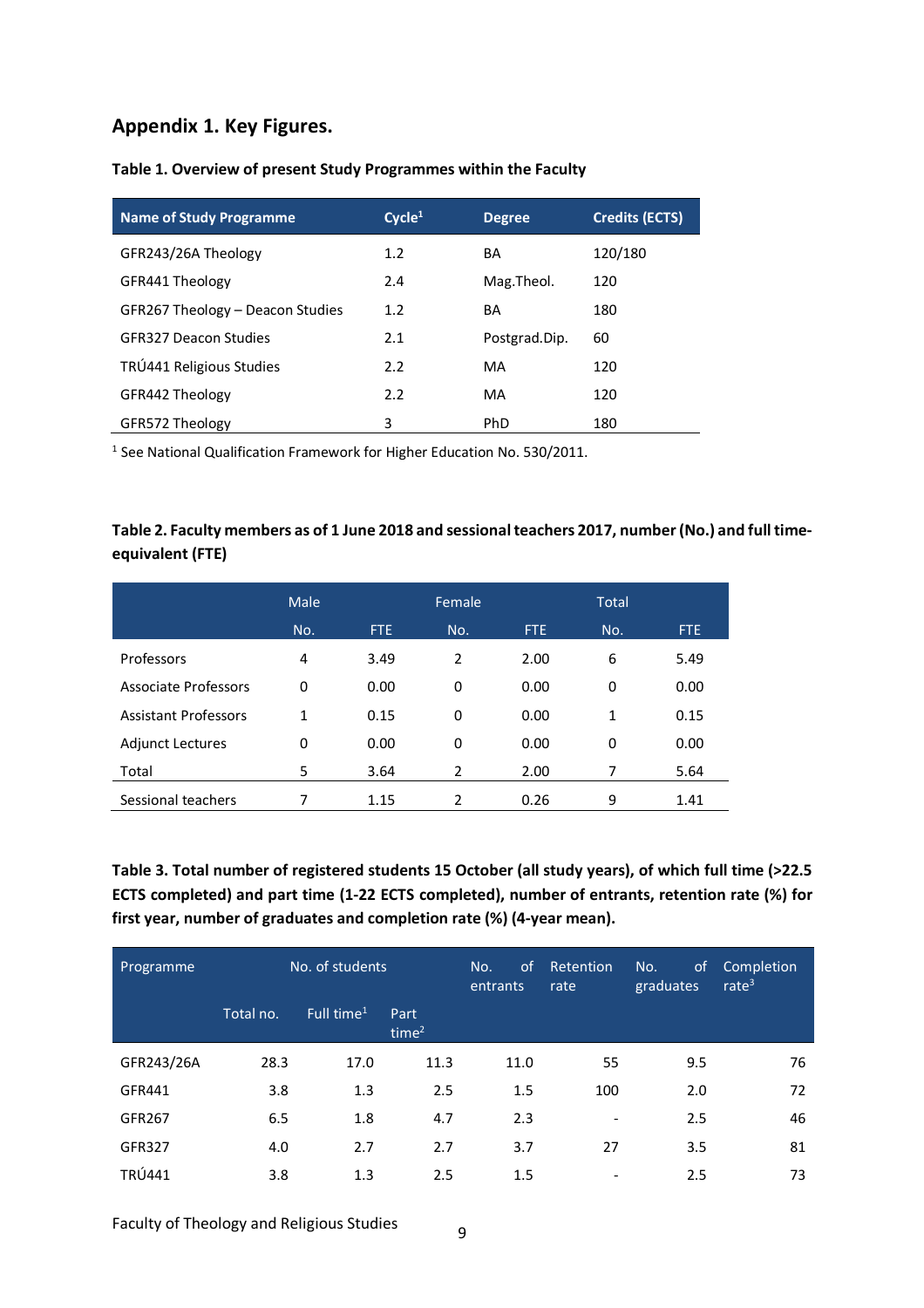| GFR442        | - -<br>- - | ∸.J | 2.U      | .<br>$- \cdot \cdot$ |        | ر . ب   | $\overline{\phantom{a}}$ |
|---------------|------------|-----|----------|----------------------|--------|---------|--------------------------|
| <b>GFR572</b> | - -        | ـ…  | <u>.</u> | U.J                  | $\sim$ | <b></b> | $\Gamma$<br>51           |

 $1 > 22.5$  ECTS completed.

<sup>2</sup> 1-22 ECTS completed.

<sup>3</sup> 2-year rate for diploma, 4-year rate for BA/BS, 3-year rate for MA/MS, 5-year rate for PhD

**Table 4. Research output of Faculty members, based on the Evaluation System for the Public Universities in Iceland, expressed by mean research points (A) and research points from peerreviewed publications (B).**

|            |                | 2014 |      | 2015 |              | 2016 | 2017         |      |              | Mean |
|------------|----------------|------|------|------|--------------|------|--------------|------|--------------|------|
|            | $\overline{A}$ | B    | A    | B    | $\mathsf{A}$ | B    | $\mathsf{A}$ | B    | $\mathsf{A}$ | B    |
| Faculty    | 36.7           | 26.4 | 29.9 |      | 17.0 31.8    | 22.9 | 49,7         | 33,6 | 37,0         | 25,0 |
| School     | 35.9           | 19.7 | 38.7 | 23.1 | 34.8 19.3    |      | 37,2         | 23,5 | 36.7         | 21.4 |
| University | 32.8           | 21.4 | 32.0 | 20.9 | 31.4         | 21.2 | 39,6         | 19,4 | 31,5         | 20,7 |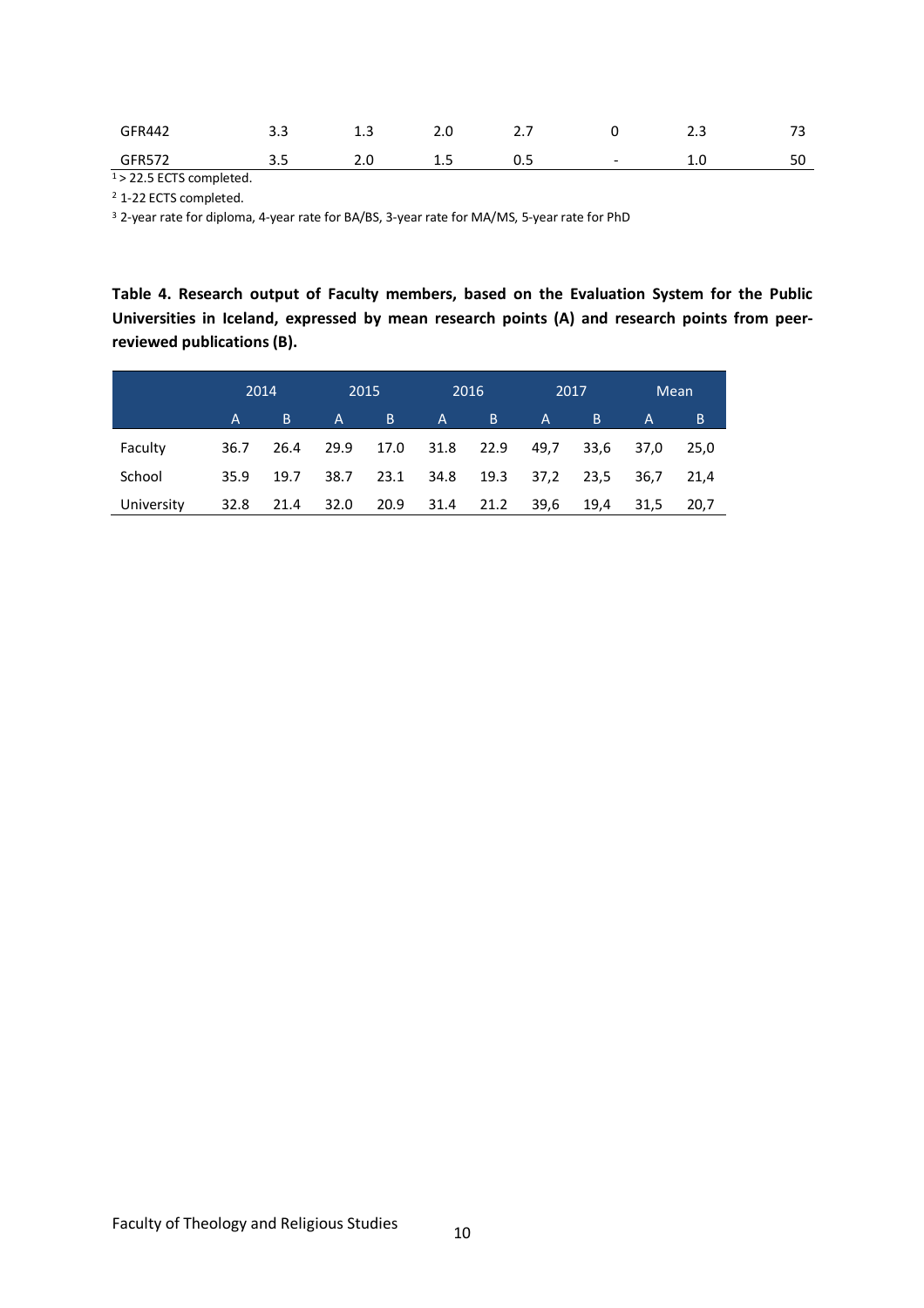### **Appendix 2. Action Plan for Teaching and Learning and Management of Research in QEF2**

#### **1. FACULTY LEVEL**

|         | <b>Actions</b>                                                                           | <b>How</b>                                                                                                                                                                                                                                                                    | <b>Deadlines</b>                                                                                           | <b>Responsible</b><br>party                                                     |
|---------|------------------------------------------------------------------------------------------|-------------------------------------------------------------------------------------------------------------------------------------------------------------------------------------------------------------------------------------------------------------------------------|------------------------------------------------------------------------------------------------------------|---------------------------------------------------------------------------------|
| Ch. 1.2 | <b>Faculty Characteristics</b>                                                           |                                                                                                                                                                                                                                                                               |                                                                                                            |                                                                                 |
| 1       | To create a new, permanent<br>position in Religious Studies.                             | Continue to pursue the<br>issue at School level.                                                                                                                                                                                                                              | Ongoing<br>process.                                                                                        | The Head of<br>the Faculty.                                                     |
| 2       | To fill the position in practical<br>theology<br>vacant<br>in<br>approximately one year. | Pursue the issue at<br>School level.                                                                                                                                                                                                                                          | Spring<br>term 2020.                                                                                       | The Head of<br>Faculty<br>the<br>and Dean of<br>the School.                     |
| 3       | Take action to increase the<br>student body.                                             | Introduce the Faculty<br>high<br>schools<br>in<br>at<br>cooperation with the<br>School.<br>Introduce the Faculty<br>on social media<br>in<br>cooperation<br>with<br>students.<br>Introduce the Faculty<br>in cooperation with<br>Marketing and Public<br>Relations at the UI. | Spring<br>term 2019.                                                                                       | The<br>Head,<br>teachers, and<br>Project<br>Manager of<br>the Faculty.          |
| 4       | To resist drop-out.                                                                      | Continue the 'act of<br>improvement'<br>involving<br>regular<br>meetings with students<br>in order to offer them<br>further guidance and<br>proper support.                                                                                                                   | Spring<br>term 2019,<br>and<br>ongoing<br>process,<br>reviewed<br>at the end<br>of<br>Spring<br>term 2019. | The Head of<br>the<br>Faculty<br>together<br>with<br>the<br>Project<br>Manager. |
| 5       | of<br>More<br>variety<br>courses/electives.                                              | This will be part of the<br>planned<br>revision<br>process<br>of<br>the<br>programmes.                                                                                                                                                                                        | 30<br>June<br>2020.                                                                                        | The Head of<br>the Faculty.                                                     |
| 6       | Enrich student training in<br>verbal communication.                                      | Continue to organize<br>regular seminars for<br>students that are in the<br>final stages of their<br>Master's<br>and<br>mag.theol.<br>theses.<br>where<br>they<br>can                                                                                                         | March<br>2019.                                                                                             | The Head of<br>Faculty<br>the<br>together<br>with<br>supervisors.               |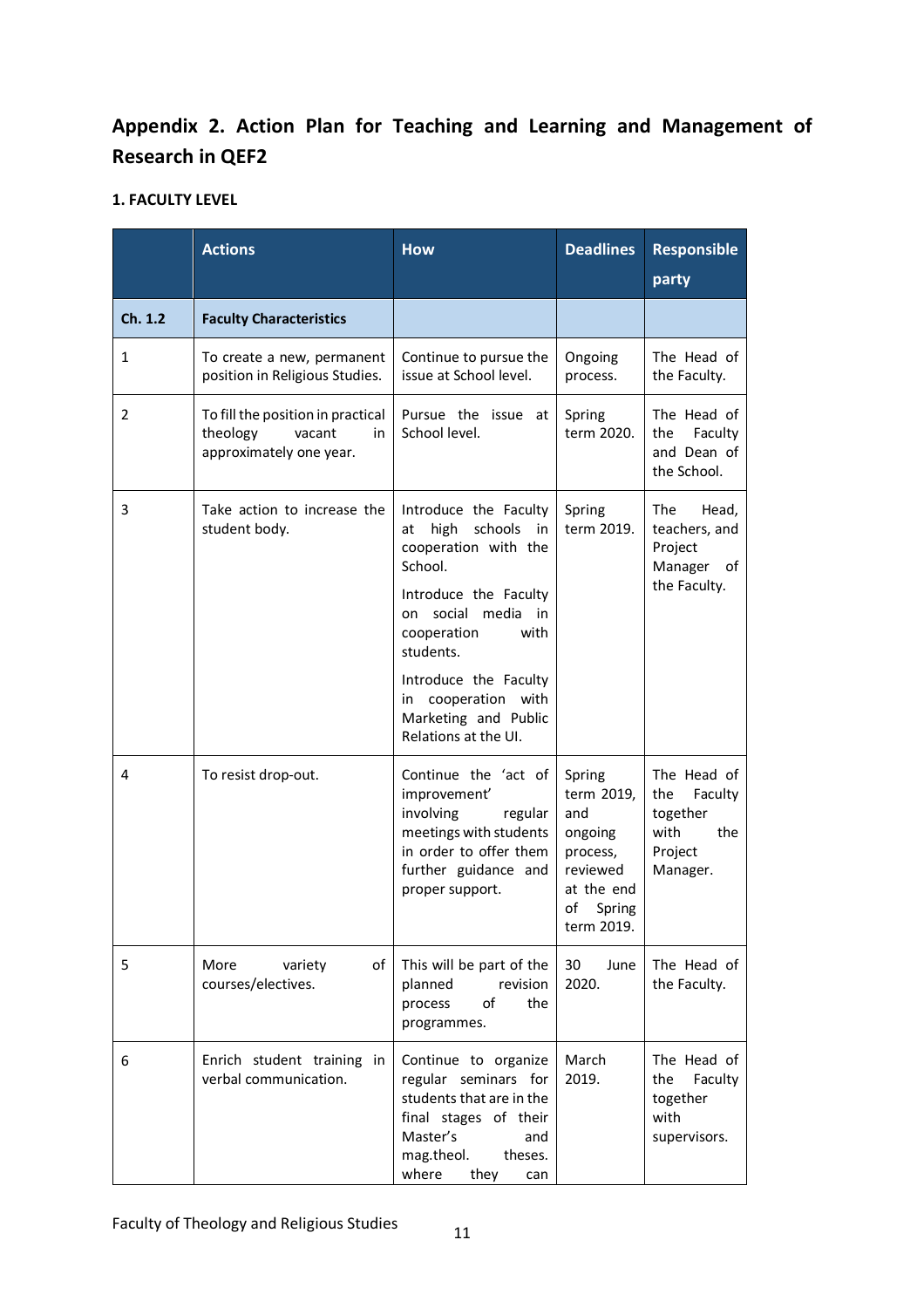|         |                                                                                                                                                                                                 | present and<br>discuss<br>their work.                                                                                                                                                      |                                                                                                             |                             |
|---------|-------------------------------------------------------------------------------------------------------------------------------------------------------------------------------------------------|--------------------------------------------------------------------------------------------------------------------------------------------------------------------------------------------|-------------------------------------------------------------------------------------------------------------|-----------------------------|
| Ch. 1.3 | <b>Academic Vision</b>                                                                                                                                                                          |                                                                                                                                                                                            |                                                                                                             |                             |
| 1       | Develop research policy.                                                                                                                                                                        | The Head of the Faculty<br>writes an outline of a<br>research policy to be<br>discussed and decided<br>on in meetings with<br>other teachers in order<br>to further develop the<br>policy. | November<br>2019.                                                                                           | The Head of<br>the Faculty. |
| 2       | Develop<br>further<br>collaborations with other<br>faculties, e.g. in the Nordic<br>countries,<br>concerning<br>teaching and education, on<br>every<br>level,<br>including<br>doctoral studies. | The Head of the Faculty<br>explores<br>possible<br>collaborations,<br>in<br>cooperation with other<br>teachers<br>and<br>respective staff at the<br>School.                                | Ongoing<br>process,<br>and<br>whenever<br>doctoral<br>students<br>wish<br>to<br>consider<br>this<br>option. | The Head of<br>the Faculty. |
| Ch. 1.4 | <b>Student Support</b>                                                                                                                                                                          |                                                                                                                                                                                            |                                                                                                             |                             |
| 1       | Continue to discuss<br>and<br>develop<br>the<br>ʻact<br>of<br>improvement'<br>on<br>the<br>question of equality, in a                                                                           | At Faculty meetings as<br>well as at<br>specific<br>meetings<br>with<br>students.                                                                                                          | Spring<br>term 2019<br>and<br>ongoing.                                                                      | The Head of<br>the Faculty  |
|         | wide sense.                                                                                                                                                                                     |                                                                                                                                                                                            |                                                                                                             |                             |

#### **2. DEPARTMENTS AND STUDY PROGRAMMES**

#### **GFR243/26A Theology (BA 120/180 ECTS)**

| $\vert$ Ch 2.1.1 $\vert$ Students |  |  |  |  |
|-----------------------------------|--|--|--|--|
|-----------------------------------|--|--|--|--|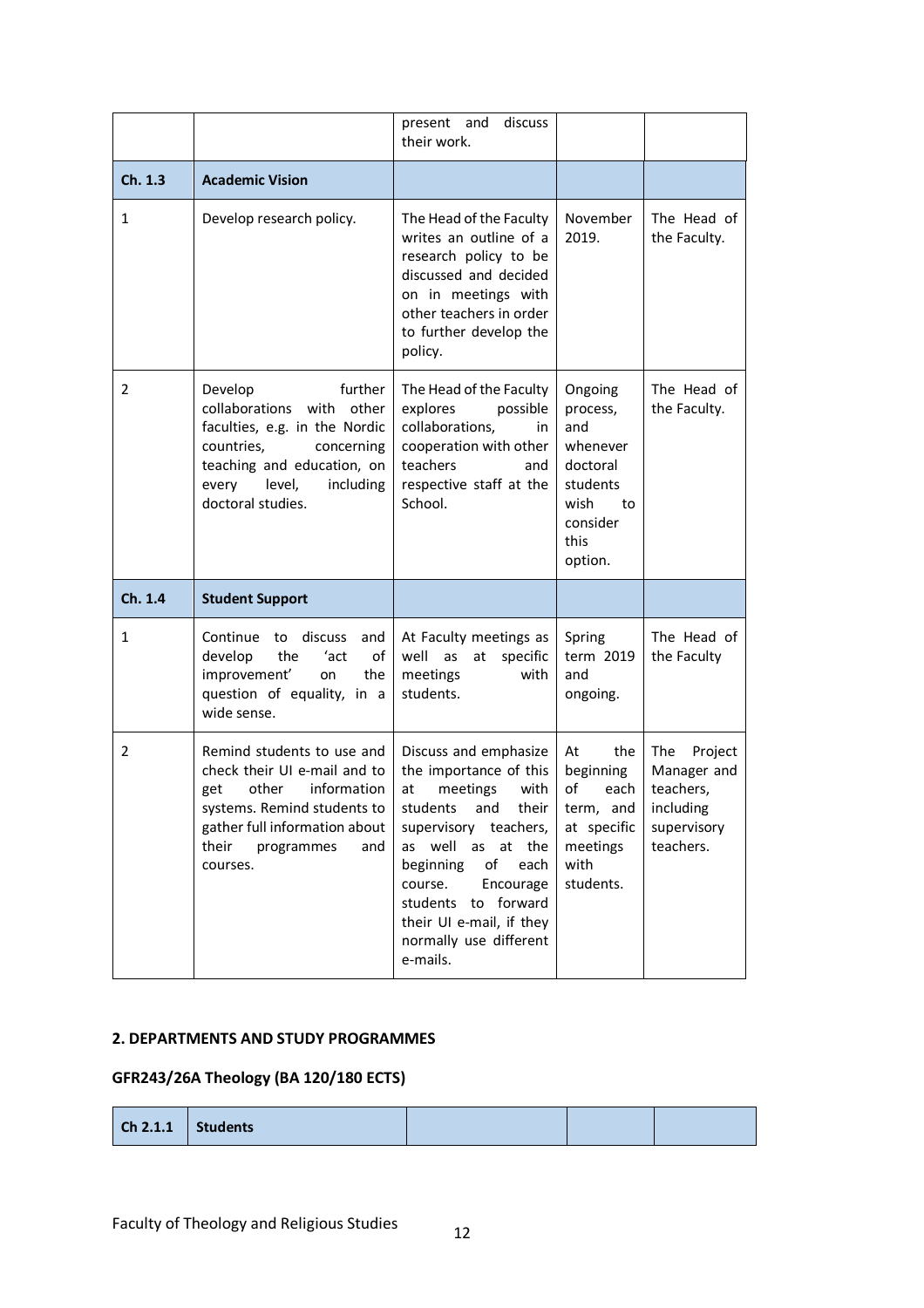| $\mathbf{1}$ | Encourage students to take<br>advantage of exchange study<br>programmes available.                  | Present this option to<br>students<br>at<br>the<br>of<br>beginning<br>their<br>studies, in cooperation<br>the<br>with<br>project<br>of<br>manager<br>international affairs at<br>the School, as well as<br>with the International<br>Office at the UI. | August<br>2019 and<br>each year.  | The Head of<br>the<br>Faculty<br>Project<br>and<br>Manager. |
|--------------|-----------------------------------------------------------------------------------------------------|--------------------------------------------------------------------------------------------------------------------------------------------------------------------------------------------------------------------------------------------------------|-----------------------------------|-------------------------------------------------------------|
| Ch. 2.1.2    | <b>Teaching and Learning</b>                                                                        |                                                                                                                                                                                                                                                        |                                   |                                                             |
| $\mathbf{1}$ | Develop learning outcomes for<br>BA theses.                                                         | The Head develops<br>learning outcomes in<br>cooperation with the<br>Centre for Teaching<br>and Learning at the<br>UI, and presents to<br>the Faculty members<br>for discussion and<br>revision.                                                       | 30<br>June<br>2019.               | The Head and<br>teachers<br>of<br>the Faculty.              |
| Ch. 2.1.3    | <b>Coordination Between Teaching</b><br>and Research                                                |                                                                                                                                                                                                                                                        |                                   |                                                             |
| 1            | Urge students to participate in<br>seminars and lectures organized<br>by the Institute of Theology. | At the beginning of<br>their studies and in<br>individual courses, as<br>soon as the seminars<br>lectures<br>or<br>are<br>announced.                                                                                                                   | January<br>2019 and<br>each term. | The Head and<br>teachers<br>of<br>the Faculty.              |

#### **GFR441 Theology (mag.theol. 120 ECTS)**

| Ch 2.1.1  | <b>Students</b>                                                                                                         |                                                                                                                                  |                     |                             |
|-----------|-------------------------------------------------------------------------------------------------------------------------|----------------------------------------------------------------------------------------------------------------------------------|---------------------|-----------------------------|
| 1         | Improve the guidelines<br>for<br>mag.theol. final thesis.                                                               | Review the existing<br>guidelines<br>and<br>include<br>in<br>the<br>Handbook<br>for<br>the<br><b>Students</b><br>on<br>intranet. | 30<br>June<br>2019. | The Head of<br>the Faculty. |
| Ch. 2.1.2 | <b>Teaching and Learning</b>                                                                                            |                                                                                                                                  |                     |                             |
| 1         | the<br>aim<br>of<br>the<br>Given<br>practical<br>more<br>programme,<br>orientation is feasible in the final<br>project. | of<br>Implementation<br>specific work-related<br>projects<br>as<br>an<br>alternative<br>to<br>a<br>standard thesis.              | 14 January<br>2019. | The Head of<br>the Faculty. |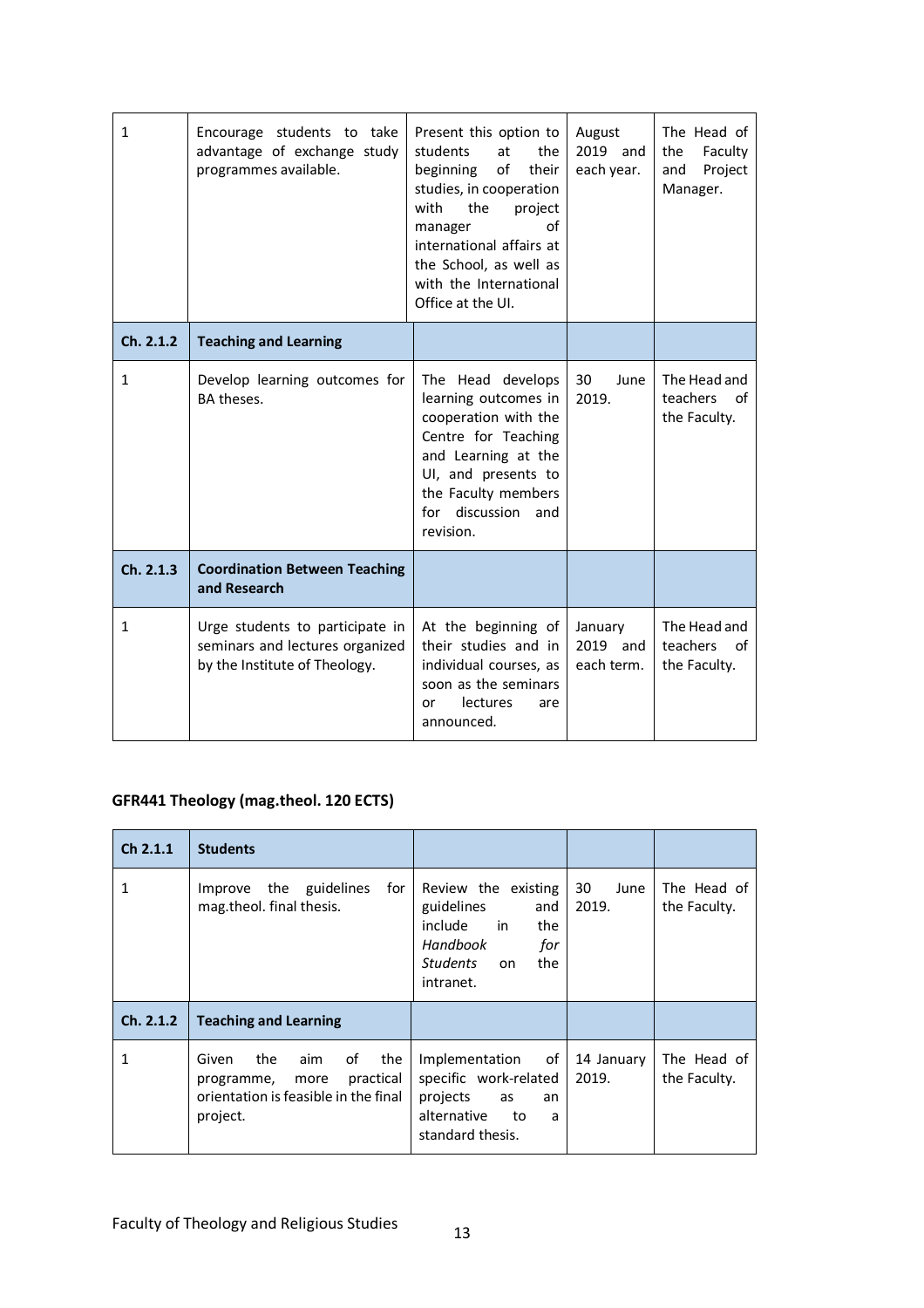| 2         | Revise the programme in light of<br>experience<br>and<br>current<br>requirement.        | The<br>Head<br>of<br>the<br>Faculty,<br>in<br>cooperation<br>with<br>other teachers and<br>the Project Manager,<br>the<br>reviews<br>for<br>programme<br>further discussion.                           | 30<br>June<br>2020. | The Head of<br>the Faculty.                    |
|-----------|-----------------------------------------------------------------------------------------|--------------------------------------------------------------------------------------------------------------------------------------------------------------------------------------------------------|---------------------|------------------------------------------------|
| 3         | There is a strong request for<br>electives<br>in<br>the<br>more<br>programme.           | Make it possible for<br>students to take more<br>electives by limiting<br>obligatory courses.                                                                                                          | 30<br>June<br>2020. | The Head of<br>the Faculty.                    |
| 4         | There is call for more courses in<br>pastoral care and counselling in<br>the programme. | Offer such courses as<br>electives.<br>the<br>Strengthen<br>cooperation with the<br>Continuing Education<br>at the UI in this<br>regard.                                                               | 30<br>June<br>2020. | The Head of<br>the Faculty.                    |
| 5         | Offer<br>more<br>courses<br>in<br>management and leadership.                            | Discuss in relation to<br>the planned revision<br>of the programme.                                                                                                                                    | 30<br>June<br>2020. | The Head of<br>the Faculty.                    |
| 6         | Develop learning outcomes for<br>mag.theol. theses.                                     | The Head develops<br>learning outcomes in<br>cooperation with the<br>Centre for Teaching<br>and Learning at the<br>UI, and presents to<br>the Faculty members<br>for<br>discussion<br>and<br>revision. | 30<br>June<br>2019. | The Head and<br>teachers<br>οf<br>the Faculty. |
| Ch. 2.1.3 | <b>Coordination Between Teaching</b><br>and Research                                    |                                                                                                                                                                                                        |                     |                                                |
| 1         | See 2.1.3.1                                                                             |                                                                                                                                                                                                        |                     |                                                |

#### **GFR267 Theology – Deacon Studies (BA 180 ECTS)**

| Ch 2.1.1 | <b>Students</b>                                    |                                                                                                                                    |                 |                                                            |
|----------|----------------------------------------------------|------------------------------------------------------------------------------------------------------------------------------------|-----------------|------------------------------------------------------------|
|          | Revise the programme in light of<br>current needs. | A working group, with<br>representatives<br>two<br>from the Faculty and<br>two from the ELCI, is<br>reviewing<br>the<br>programme. | Autumn<br>2019. | The working<br>and<br>group<br>the Head of<br>the Faculty. |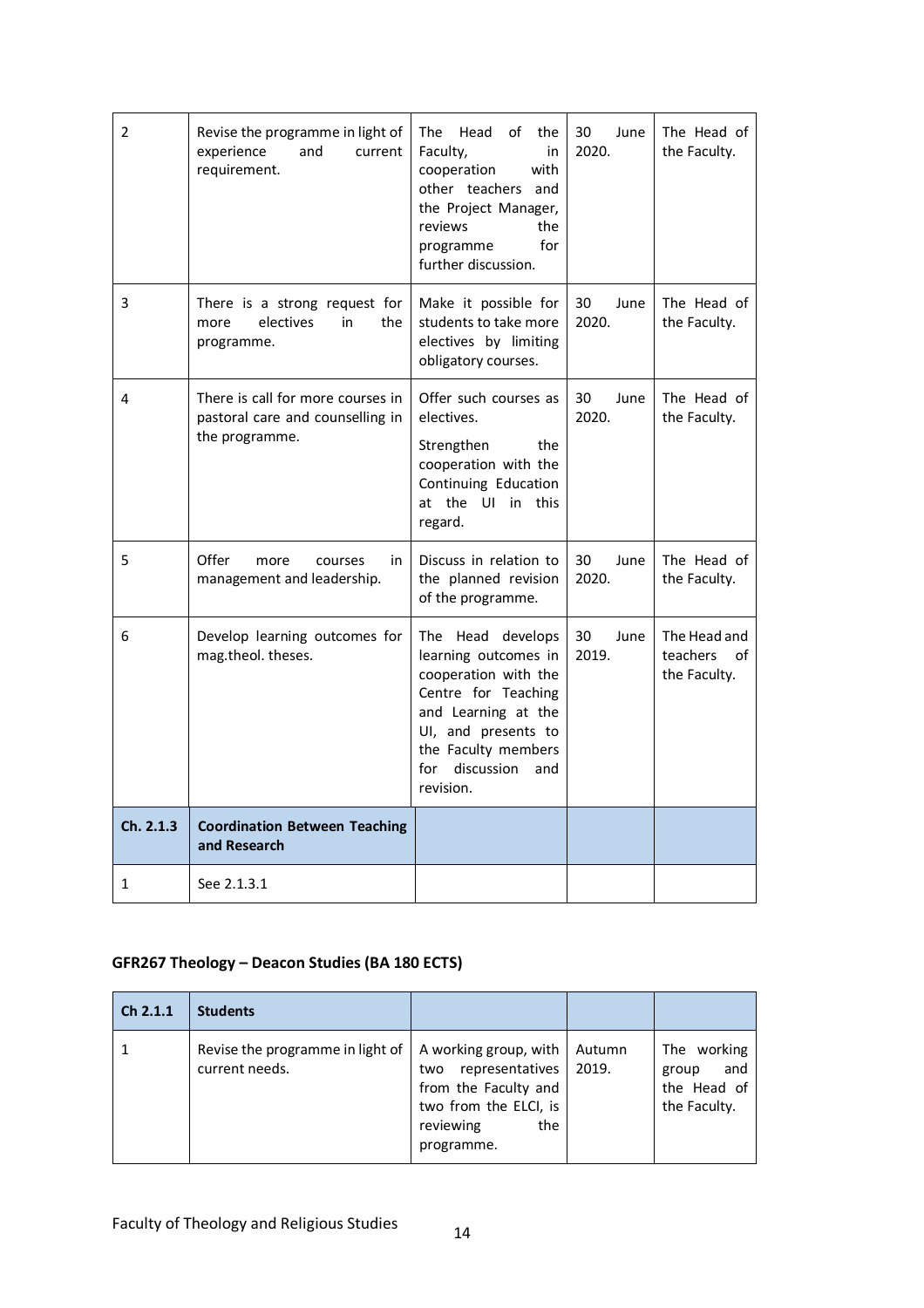| 2         | Offer more courses in pastoral<br>care and counselling. | Offer such courses as<br>electives.                                                                                                                                                                 | 30<br>June<br>2020. | The Head of<br>the Faculty.                 |
|-----------|---------------------------------------------------------|-----------------------------------------------------------------------------------------------------------------------------------------------------------------------------------------------------|---------------------|---------------------------------------------|
| Ch. 2.1.2 | <b>Teaching and Learning</b>                            |                                                                                                                                                                                                     |                     |                                             |
|           | Develop learning outcomes for<br>BA theses.             | The Head develops<br>learning outcomes in<br>cooperation with the<br>Centre for Teaching<br>and Learning at the<br>UI, and presents to<br>the Faculty members<br>for<br>discussion and<br>revision. | 30<br>June<br>2019. | The Head and<br>teachers of<br>the Faculty. |

#### **GFR327 Deacon Studies (Postgrad.Dip. 60 ECTS)**

| Ch 2.1.1 | <b>Students</b>                                                                     |                                                                                                                                    |                 |                                                            |
|----------|-------------------------------------------------------------------------------------|------------------------------------------------------------------------------------------------------------------------------------|-----------------|------------------------------------------------------------|
|          | Revise the programme in light of<br>experience<br>and<br>current  <br>requirements. | A working group, with<br>representatives<br>two<br>from the Faculty and<br>two from the ELCI, is<br>reviewing<br>the<br>programme. | Autumn<br>2019. | The working<br>and<br>group<br>the Head of<br>the Faculty. |

#### **TRÚ441 Religious Studies (MA 120 ECTS)**

| Ch. 2.1.2 | <b>Teaching and Learning</b>                |                                                                                                                                                                                                          |            |                                             |
|-----------|---------------------------------------------|----------------------------------------------------------------------------------------------------------------------------------------------------------------------------------------------------------|------------|---------------------------------------------|
|           | Develop learning outcomes for<br>MA theses. | The Head develops<br>learning outcomes in   2019.<br>cooperation with the<br>Centre for Teaching<br>and Learning at the<br>UI, and presents to<br>the Faculty members<br>for discussion and<br>revision. | 30<br>June | The Head and<br>teachers of<br>the Faculty. |

#### **GFR442 Theology (MA 120 ECTS)**

| Ch 2.1.1 | <b>Students</b> |                                                    |                   |                             |
|----------|-----------------|----------------------------------------------------|-------------------|-----------------------------|
|          | final thesis.   | guidelines<br>include in<br>the<br>Handbook<br>for | and $\vert$ 2019. | The Head of<br>the Faculty. |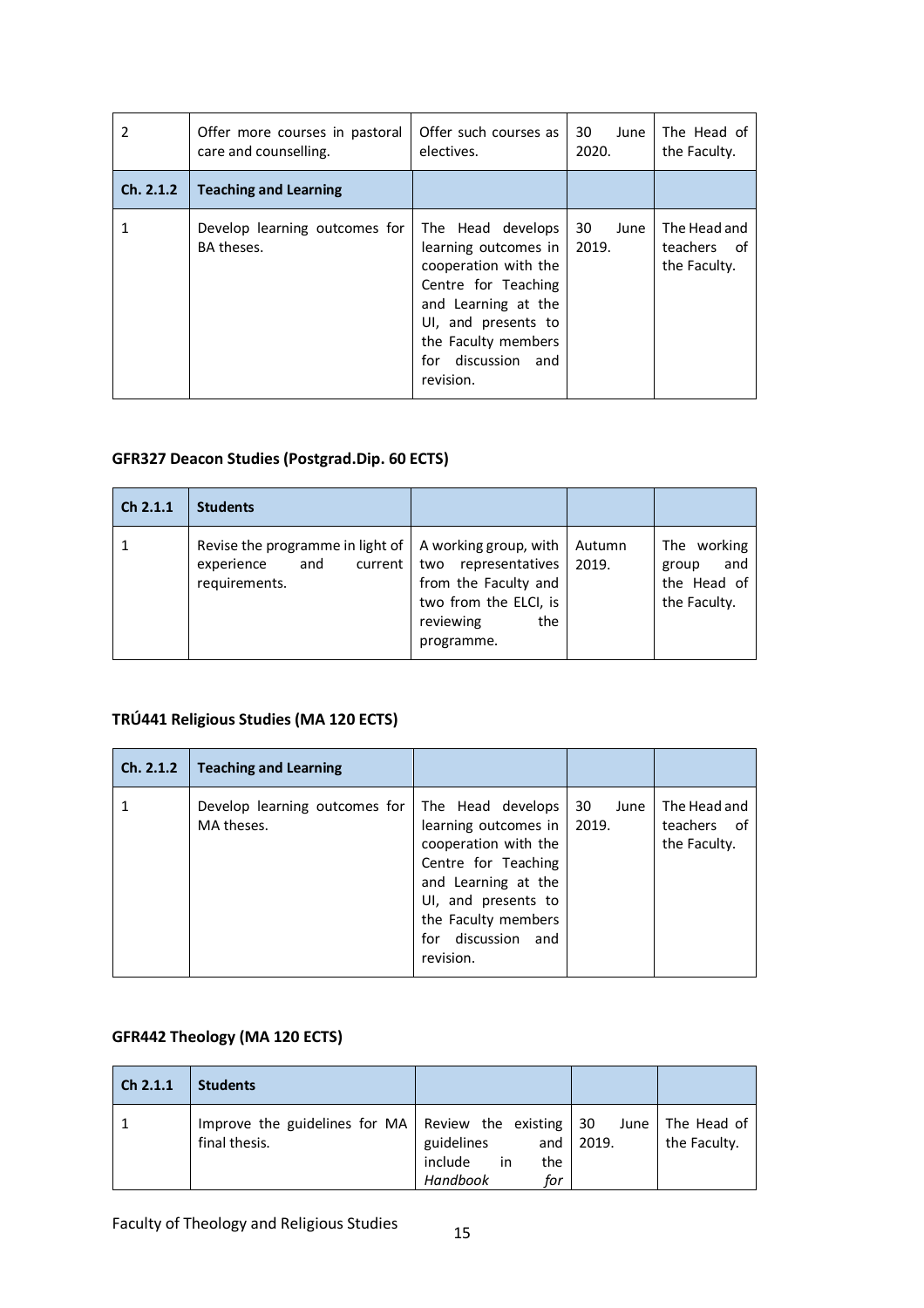|               |                                             | <b>Students</b><br>the<br>on.<br>intranet.                                                                                                                                                       |                     |                                             |
|---------------|---------------------------------------------|--------------------------------------------------------------------------------------------------------------------------------------------------------------------------------------------------|---------------------|---------------------------------------------|
| $\mathcal{P}$ | Increase the variety of courses.            | Review<br>the<br>this<br>programme in<br>regard.                                                                                                                                                 | 30<br>June<br>2020. | The Head of<br>the Faculty.                 |
| Ch. 2.1.2     | <b>Teaching and Learning</b>                |                                                                                                                                                                                                  |                     |                                             |
| 1             | Develop learning outcomes for<br>MA theses. | The Head develops<br>learning outcomes in<br>cooperation with the<br>Centre for Teaching<br>and Learning at the<br>UI, and presents to<br>the Faculty members<br>for discussion and<br>revision. | 30<br>June<br>2019. | The Head and<br>teachers of<br>the Faculty. |

#### **GFR572 Theology (Ph.D. 180 ECTS)**

| Ch 2.1.1     | <b>Students</b>                                                                                                                                          |                                                                                                                                                                                                                                   |                                                                                              |                                                |
|--------------|----------------------------------------------------------------------------------------------------------------------------------------------------------|-----------------------------------------------------------------------------------------------------------------------------------------------------------------------------------------------------------------------------------|----------------------------------------------------------------------------------------------|------------------------------------------------|
| $\mathbf{1}$ | Develop further collaborations<br>with other faculties, especially in<br>the Nordic countries, concerning<br>joint doctoral degrees, cf. 1.3.3<br>above. | <b>The</b><br>Head<br>of the<br>Faculty<br>explores<br>possible<br>collaborations, e.g. at<br>the Nordic meetings<br>of Deans/Heads each<br>year, in cooperation<br>with other teachers<br>and respective staff at<br>the School. | Whenever<br>(potential)<br>doctoral<br>students<br>wish<br>to<br>consider<br>this<br>option. | The Head of<br>the Faculty.                    |
| 2            | learning<br>Increase<br>resources,<br>especially books and databases.                                                                                    | Continue to suggest<br>literature<br>and<br>databases<br>be<br>to<br>bought and supplied<br>by the School. Each<br>spring term<br>the<br>School offers teachers<br>the opportunity to<br>suggest literature to<br>be purchased.   | Spring<br>2019 and<br>ongoing.                                                               | The teachers<br>and<br>supervisor.             |
| Ch. 2.1.2    | <b>Teaching and Learning</b>                                                                                                                             |                                                                                                                                                                                                                                   |                                                                                              |                                                |
| 1            | Develop learning outcomes for<br>Ph.D. theses.                                                                                                           | The Head develops<br>learning outcomes in<br>cooperation with the<br>Centre for Teaching<br>and Learning at the<br>UI, and presents to<br>the Faculty members                                                                     | 30<br>June<br>2019.                                                                          | The Head and<br>teachers<br>of<br>the Faculty. |